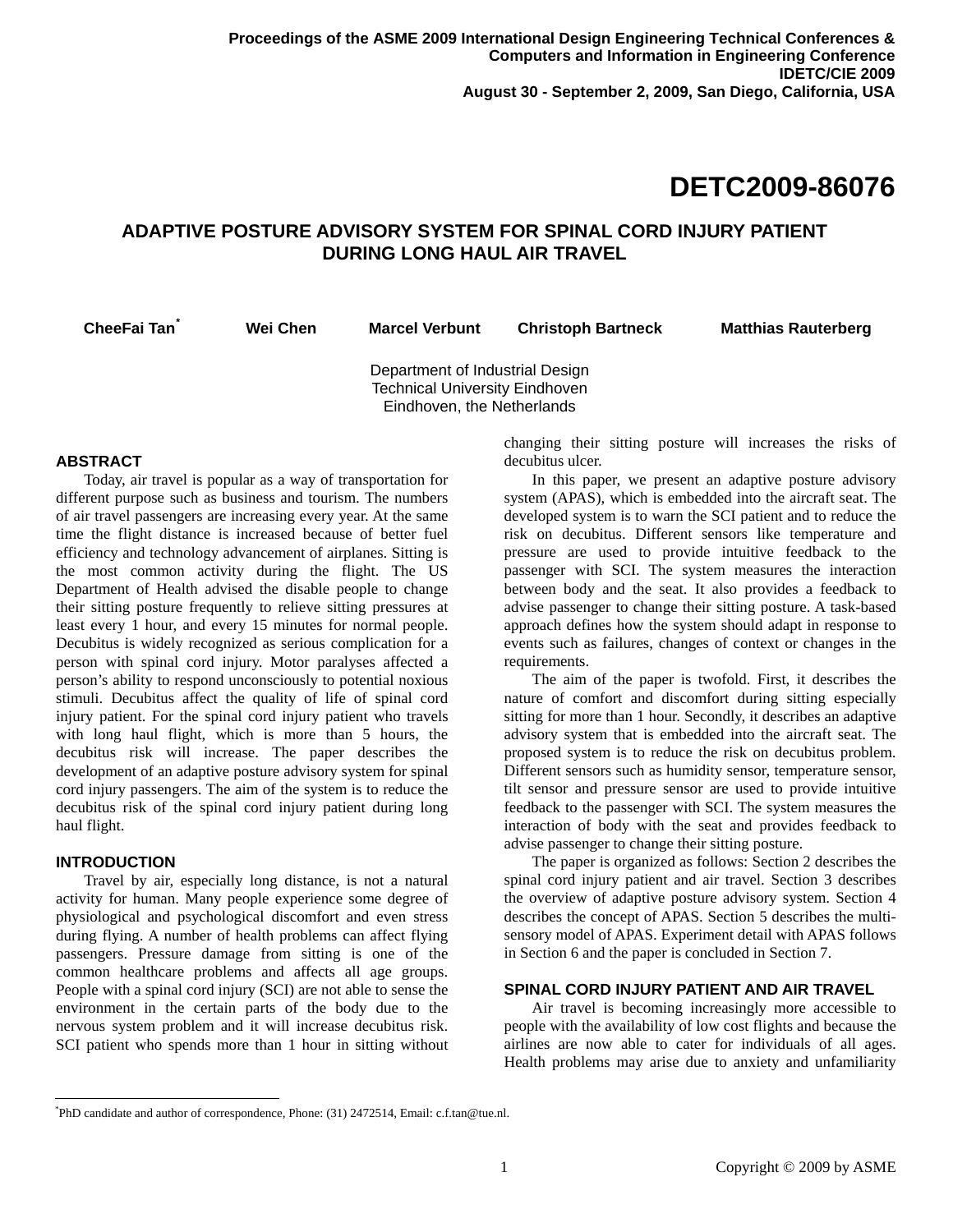with airport departure procedures prior to flying, whilst during the flight, problems may arise as a result of the food served on board, differences in the environmental conditions inside the cabin (pressure, ventilation, relative humidity, noise and vibration), the risk of cross-infection from fellow passengers, seat position, posture adopted and duration of the flight. Excessive stress may cause passenger to become aggressive, over-reaction, and even endanger the passenger's health. The stress that occurred can affect the passenger health.

Pressure damage from long hour sitting is one of the common healthcare problems and affects all age groups. For spinal cord injury (SCI) patient who spends a long hour in sitting will increases the risks of decubitus ulcer. SCI patient are not able to sense the environment with the parts of the body that are cut off from the nervous system. Signals as pain are elementary to prevent the human body from damage. 85% of the people with SCI experience the damage are directly related to the problem of unable to sense the signals that alert the human body for pain [1]. For SCI patient who lying on the bed, the easiest intervention for reducing pressure is the turning and repositioning of patients at some preset frequency, usually every 2 hours. The goal of turning is to limit the amount of time that tissue is exposed to pressure and limit ischemia. The turning time of every 2 hours appears to be an intuitive intervention with no published data to support this time interval [2].

Pressure sores that can cause the decubitus ulcer during sitting can be relief by training patients to change their sitting posture frequently. Griffith [3] suggested that the pressure under the buttock need to be relied every 30 minutes during sitting, and to lie down for 15 minutes for sitting more than 2 hours. The Agency for Health Care Policy and Research (AHCPR) of the US Department of Health published a clinical guideline to manage pressure ulcer while sitting. The AHCPR recommended body disable individuals should reposition their sitting posture at least every hour to shift the points under pressure. Individuals who are body-able should shift their weight in every 15 minutes [4].

# **APAS OVERVIEW**

Figure 1 shows the architecture of adaptive posture advisory system (APAS) for aircraft seat. The passenger seat is embedded with sensors and actuators. The sensor is designed to detect the SCI passenger's condition such as pressure, movement and posture. The output from sensors will input to central processor and database. The central processor is the core component of the system where it is used to process the input data and send feedback to the actuator. The algorithms for the system is to: (1) advise SCI patient sitting position and support adaptively; (2) provide for better sitting support and propose solution according to SCI patient's personalized sitting preference. The database is used to record sitting behavior and condition of passenger. The outputs from the system are the actuators. The actuators will change the seat condition such as shape, softness, and contour. For example,

when the system detects the SCI passenger sitting posture is not changing in long hour, the system will advise the SCI passenger to change the posture; the inference engine will retrieve the preferred seat condition list, adjust the seat softness, select the best seat condition and automatically change the seat condition to reduce the risk on decubitus.



**Figure 1**.The architecture overview of APAS

#### **THE CONCEPT**

The goal of the project is to decrease the ulcers risk while seating. The concept focuses on postural feedback that alerts and advises the user during the peak pressures. During the concept stage, there is a strong focus on privacy, intimacy, and intuition. Two elements were developed during the concept stage. The first element is the input of other element to the output. The input measures different pressure states and the result of the measurement is translated into an output. The output data were sent to multiple actuators.

Tactile feedback is used for human-computer interfaces commonly. It is one of the interaction mediums with specific properties that can provide a natural and private feedback. The artificial touch is not used to integrate in daily life except the vibration of mobile phone. A study about vibrotactile feedback identified two types of vibro-feedback, such as impulse and continuous feedback [5]. Impulse refers to ballistic interaction as knocking. On the other hand, continuous feedback refers to contact over a longer period of time. Where impulse feedback could be used to link to information it is interesting to find out how vibration feedback itself can contain information, information containing feedback. Figure 3 shows the comparison of the feedback and information for vibrotactile feedback.

Another challenge is to embed the prevention method into seat or an object that can be attached to the user's clothing. The development of embedded technology already experimented into clothing such as sportswear. For the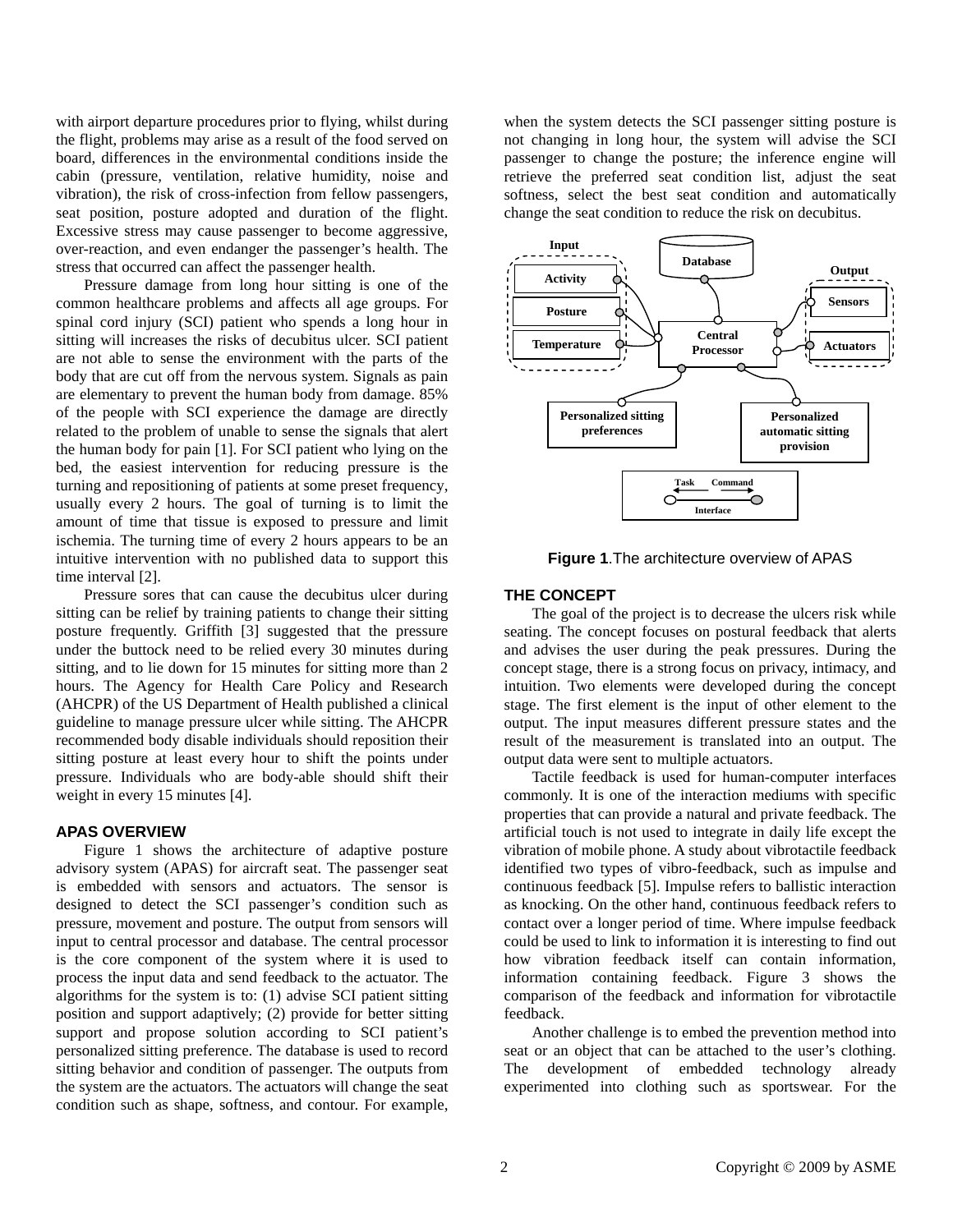healthcare area, there is a development of intelligent textiles to monitor patient's condition.



**Figure 2**.The concept requirements model

|                                        | Feedback which<br>links to<br>information | Information<br>containing<br>feedback |
|----------------------------------------|-------------------------------------------|---------------------------------------|
| Direct feedback<br>(on body)           | Vibration,<br>temperature                 | Vibration<br>pattern                  |
| Indirect<br>feedback<br>(outside body) | Audio, visual                             | Visual, audio                         |
|                                        | <b>Impulse</b><br>feedback                | <b>Continuous</b><br>feedback         |

**Figure 3.** Feedback and information

# **MULTI-SENSORY INTERACTION MODEL**

#### **User**

When designing for people with a spinal cord injury it is necessary to focus on potential and limitations. It is also important to focus on privacy issues because the feedback includes information about the body. Another important aspect is the level of attention. During the concept development, three types of feedback are defined, i.e. support, demand, and play (Figure 4). Support feedback naturally supports the user with feedback. This method can be compared with trainingwheels. Demand feedback forces the user to obey to the information that is given.

# **Environment**

The multi-sensory interaction model is used for virtual environments. The computer-aided design (CAD) model functions as environment. For people with SCI the environment is the place where the body (without the ability to sense) interacts with the world (in this case the aircraft

seat). An interesting factor of this environment is the level of irritation. For this concept, it is important to detect peak pressures.



**Figure 4.** Conceptual model for feedback

#### **Physical Interface**

The physical interface accepts input and provides output to the user for the sensory modalities. With a pressure measurement device, the interaction of the body with the wheelchair is monitored. Force Sensing Array (FSA) is a system that is normally used for the selection of decubitus prevention cushions. With the system, it is possible to visualize pressure distribution. The input that is gathered for the supporting feedback is peak pressure. When a peak pressure is located, the system translates the pressure into the supporting feedback to guide the user in a position to avoid the peak pressures.

As SCI passenger is unable to sense the body part where the irritation takes place effectively, this information can be translated by using multiple actuators. The actuators as shown in Figure 5 are communicated with different tactile patterns to inform the user about harmful situations. The modality of selection is the multiple vibration units that are used and located on the upper part of the body.



**Figure 5.** Actuator

#### **Interaction Model**

With the interaction model, the relation between user and environment (wheelchair) is defined. The user interacts with the prevention device within an environment with different types of information. This information is communicated over different mediums (audio, visual, and tactile). The physical interface interferes (with only tactile information) the existing information to guide the user to a new posture. The feedback is created with information from a measurement device. This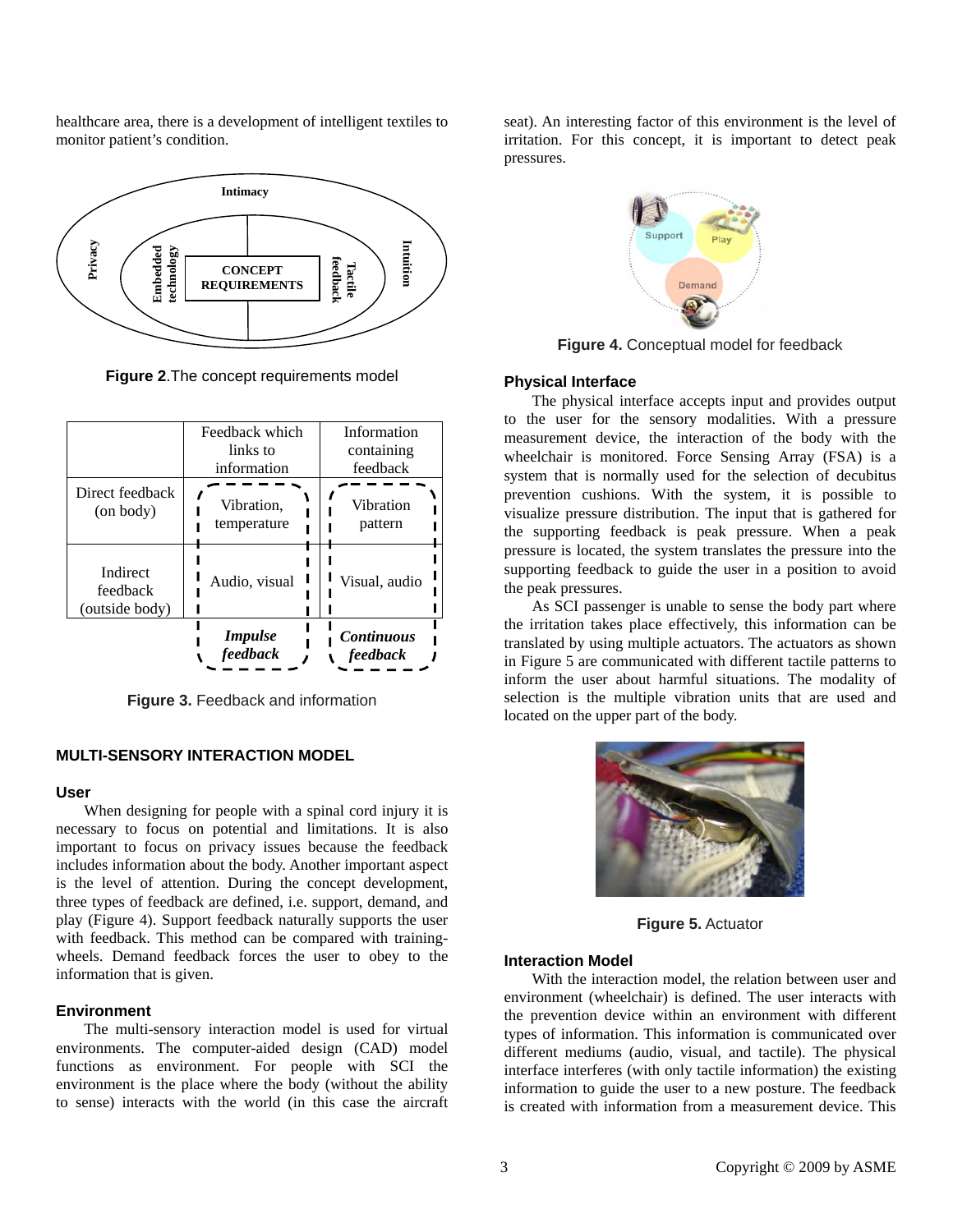measurement device detects peak pressures and translates this information into tactile direction patterns that advise the user to change his posture. As the use of tactile feedback is at its starting phase different experimental models would be developed. Through different experiments, the best method was selected to communicate with the information from the measurement device. Figure 6 shows the multisensory interaction model.



(adopted from [6])

# **Tactile Feedback Experimental Model**

The experiment explored how vibration motors can be used to communicate with different types of feedback. Two tactile models are designed to test the influence of distance and frequency for the perception of tactile feedback.

Model A is a patch with a diameter of 100 mm and contains 13 vibration motors. The distance between the vibrators are approximately 2 cm. Model A explored the neck, back, arm and belly. The patch is designed as dynamic vibration unit. The patch is programmed with 5 different patterns. Two patches are able to communicate 25 messages. Figure 7 shows the design of model A.

Model B is a 1 m belt that is contains with 13 vibrators. With the belt, it is possible for the pulses and linear patterns to communicate. Model B is explored at the larger parts of the body (arm, chest, back). Figure 8 shows the design of model B.



**Figure 7.** Model A



**Figure 8.** Model B

For both models the MOT-10 is used. The vibrator with the diameter of 10 mm and height of 3 mm is integrated into the textile. The weight of vibrator is 1 gram and it works on 3 Volt, 70 mA. Both models are tested whether it is possible to perceive different patterns. The use of haptic feedback as the interaction medium is a new experience for most users and therefore it needs some time to learn.

# **Prototyping**

Simulating caressing as shown in Figure 9 is the starting point for the development of feedback system for decubitus prevention. There are two types of vibro-feedback, such as impulse and continuous. Continuous feedback appears more common and refers to situations where contact remains over time. Because the feedback is designed as a supporting tool the goal is to design a continuous feedback that is perceived natural an intuitive.



**Figure 9.** Caress feedback pattern

During the exploration, linear movement is perceived with thirteen vibrators. Single pulses that were activated over time and distance communicated different movements. Because a delay and distance between the pulses it was difficult to perceive a connection between to pulses. By decreasing the delay between two pulses or overlapping pulses the relation becomes clearer. The prototype included twelve vibration motors that were controlled with a microcontroller.

#### **Feedback Model**

For a validation of the tactile feedback, a new prototype is developed. The knowledge from smart textiles and the explorations of the model A and B is combined. During the development of the prototype, different failures occurred. Noise created by the vibrator affected both the microcontroller and power supply for different components. To stabilize the prototype, another led-driver is added and the power supply is divided equally.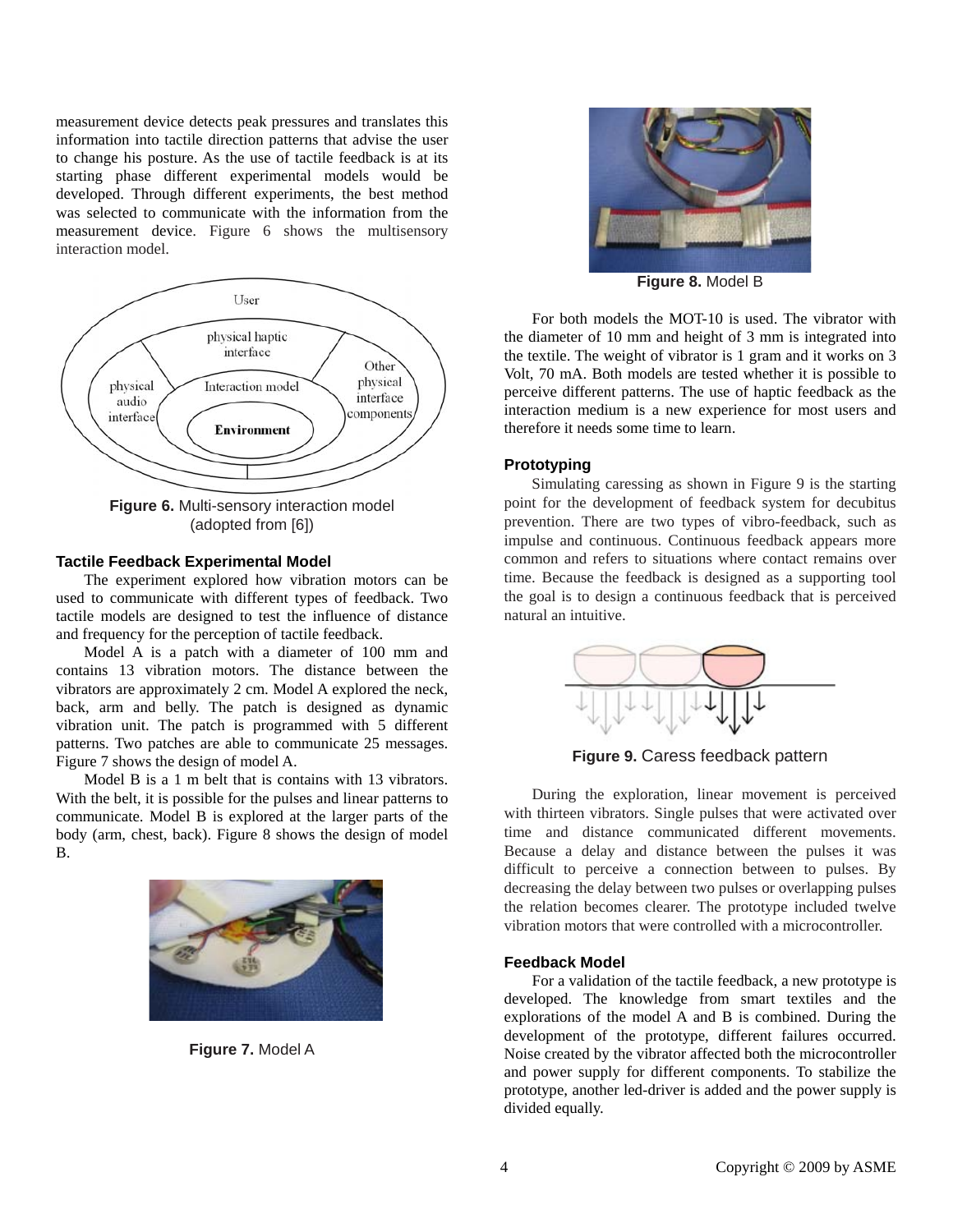The feedback device is placed around the upper part of the body. With 16 vibrators there are sixteen possible starting points to communicate a direction. For the prevention of decubitus, 8 starting points are interesting for posture feedback. These 8 starting points refer to 8 defined postures. When the user lifts his body, the cushion is able to shape and his body will be relief from pressure concentration. To communicate, a recommendation for a posture change, a vibrator start activating followed by 5 other vibrators at each side. Each vibrator starts with intensity 0 and increases to 16 before it fades out.

The final prototype is developed for the validation of the 16 vibrators. With 16 vibrators, it is possible to start from eight different points a tactile vibration pattern. The 16 vibrators are controlled with two led-drivers that each controls eight vibrators. Both led-drivers are controlled with a microcontroller that communicates with different feedback patterns. The frequency, time, and delay between two pulses can be varied. Figure 10 shows the communication architecture between prototype and microcontroller.



**Figure10.** The communication architecture of prototype

#### **Measurement Model**

To monitor the interaction between seat and user, pressure sensors are needed. There are a range of pressure measurement systems that are used for different medical applications. FSA seating assessment from Vista Medical Canada is used in this system. The device A reads the values of the sensors and processes these into matrices that are sending to device B (Figure 11).





The 256 pressure sensors are divided into 9 sections. For each section, the measurement is in certain value crosses the threshold (30 mmHg). With a timer is measured often the threshold is crossed during a set time (20 during 25 seconds with 4 readings a second). When there are 20 readings in 25 seconds that are above 33mmHg, the system will activate a vibration pattern that will guide the user into a new posture. On account of each person has a unique anatomy the segmentation of nine measurement zones needed to be adaptable. The adaptation must ensure that there is a symmetric measurement of the seating surface. Furthermore, the time and threshold needs to be adaptable because the condition of the patient affects the sensitivity of decubitus. Figure 12 shows the schematic of the prototype system.



**Figure12.** The electronic circuit architecture

## **EXPERIMENT**

With the quantitative study, the efficiency of the feedback is evaluated. The result of the test is to support the project with the valuable feedback as well as the issues related to other tactile applications. The goal of the experiment is to test the effectiveness of the tactile feedback and compares with the audio feedback. The test is to compare the spoken audio with (continuous) tactile feedback. The tactile feedback is designed as posture feedback for SCI passengers.

#### **Experiments Administration**

26 volunteers (22 males and 4 females) from the Department of Industrial Design were recruited for the experiment. A small range of ages was represented (21 to 27 years old) with the mean of 24 years old. 12 participants were tested with tactile feedback and 14 participants were tested with audio feedback.

The audio feedback consists of four spoken messages (forward, backward, left and right) and communicated to the participants with headphone. The messages are generated by a male computer voice. When the participant receives the audio feedback, he/she has to move the body into the direction according to the instruction.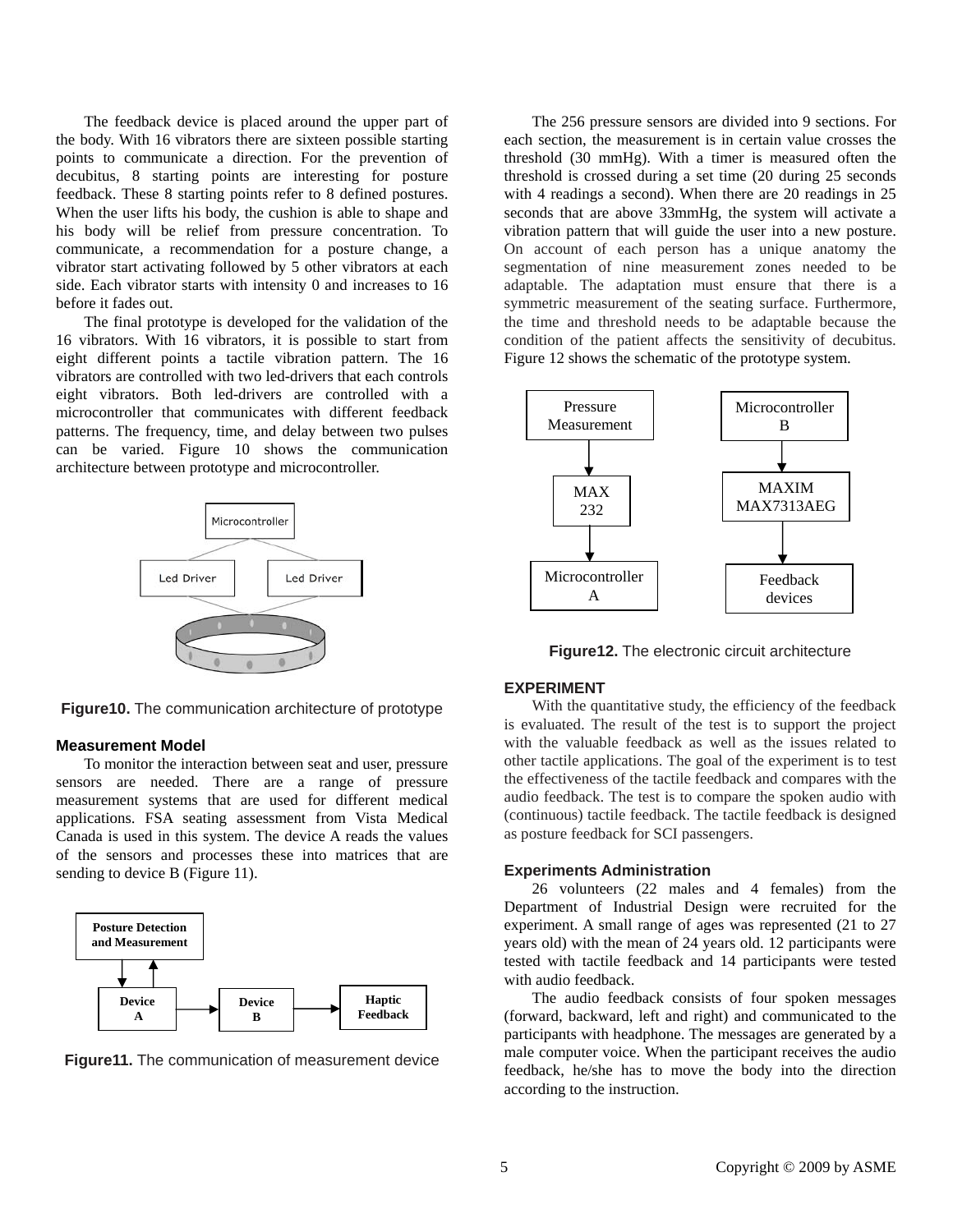The tactile feedback group is provided with a belt that contains 16 vibrators. The different patterns are stimulated and guide the participant to change his/her posture within the line of pattern. When the user receives the tactile information, he had to move in line with the direction of the vibration pattern. The belt with tactile feedback is placed around the torso.

In this experiment, the time of reaction was recorded and a questionnaire was used to collect the qualitative data about both feedback mediums.

#### **Measurement System**

The experimental seat is equipped with 28 pressure sensors. The seat is used to detect the posture change of the participant. The seat and both feedback system were controlled by the developed software. Figure 13 shows the interface of the measurement system.



**Figure13.** The interface of measurement system

#### **Procedure**

The participants were briefed with a short introduction about the experiment. All the participants were needed to sign the consent form. Before the start of the experiment, the participants were provided with four feedback examples. Four movements (right, left, front and back) were tested and checked if the system measures the correct changes. After that, the participants were provided with 12 different tactile or audio feedback patterns. During the experiment, the participants watched a soundless cartoon. Figure 14 shows the experimental set up.

After each measurement, the participant is back to the neutral position. Between each feedback, there is a randomized delay between 5 and 20 seconds. After the experiment, the participant filled in the questionnaire and debriefed by the experimenter.

### **Results**

From the experimental results, it can be concluded that there is no significant difference in errors between the understanding of tactile and audio feedback  $(F(.59) = 1.944$ ,  $p = .177$ ). We found that there is a significant difference

between tactile and audio feedback for acting time  $(F(.86) =$ 6.964,  $p = .015$ ). It can be concluded that it take more time to understand or act when received the message in tactile feedback experiment. It is because the tactile command takes more times than the audio command (0.6 seconds). The second reason is the tactile feedback is relatively new to the participants.



**Figure14.** The experimental setup

#### **CONCLUSION**

We presented the development of a posture advisory system for spinal cord injury patient during air travel. The conceptual design of APAS is developed using a set of models which enable transformation of information (e.g. knowledge and data, the study of spinal cord injury patient and the condition of air travel). The design of the posture advisory system requires expert knowledge because of specific requirements. The conceptual solution is found by variation of known principles. The conceptual design stage is characterized by study on SCI patient and current available technology that can used for the development of APAS. The future research is to validate the assumption that APAS can really stimulate SCI passengers to change their postures. The further improvement of APAS is in progress.

# **REFERENCES**

- [1] Zitdrukverlaging bij mensen met een dwarslaesie, http://www.revalidatiefonds.nl/content/view/ 83/77/, accessed on 2 February 2009.
- [2] Jastremski, C., 2002, "Pressure Relief Bedding to Prevent Pressure Ulcer Development in Critical Care," Journal of Critical Care, 17(2), pp. 122-125.
- [3] Griffith, B. H., 1963, "Advances in the Treatment of Decubitus Ulcers," Surg. Clin. North. Am., Vol. 43, pp. 245-260.
- [4] National Information Center on Health Services Research and Health Care Technology (NICHSR) of the Agency for Healthcare Research and Quality (AHRQ), Managing Tissue Loads, http://www.ncbi.nlm.nih.gov/books/bv.fcgi?rid=hstat2.s ection.9144, Accessed on 20 April 2009 .
- [5] Lindeman, R.W., Page, R., Yanagida, Y. and Sibert, J.L., 2004, "Towards Full-Body Haptic Feedback: The